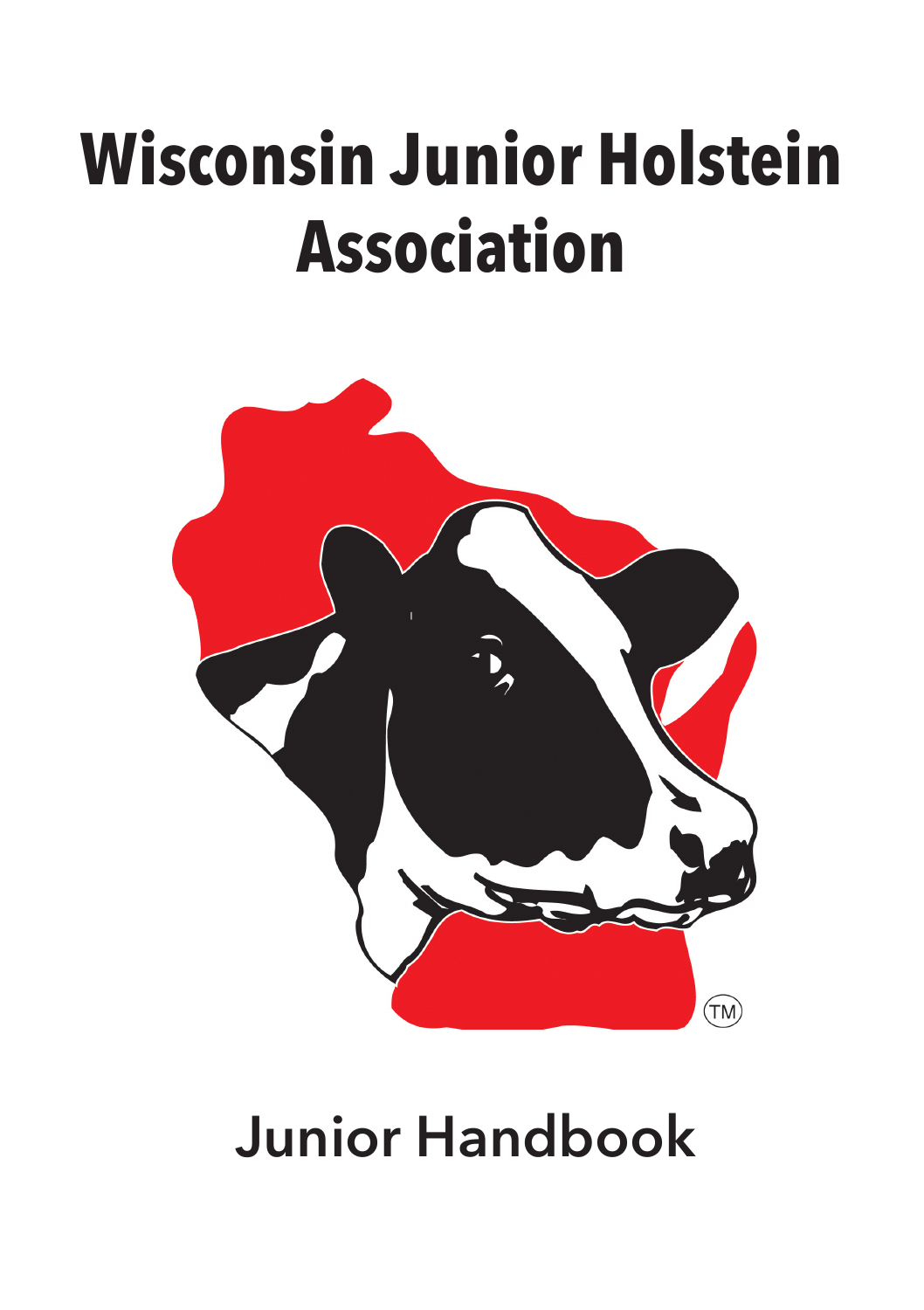# **2022 Junior Activities Committee Members**

**Northwest District** Hannah Hensel - Ticketmaster/Raffle hhensel96@gmail.com Emma Bangart emmabangart@gmail.com

**Southeast District**

**Southwest District** Ainsley Noble - Vice Chair ainsley2004@outlook.com

**Northeast District**

Lauren Breunig breuniglauren22265@gmail.com gunste23@llhs.org

Evan Hathaway dancerevan2005@gmail.com

Clarissa Ulness - Chair clarissa.ulness@icloud.com Brianna Meyer briannacows@gmail.com

#### **Advisors**

Laura Wackershauser (Staff) 1-800-223-4269, lauraw@wisholsteins.com Joseta Halbur (WHA Board) 715-821-9672, jhalbur81@gmail.com Liz Matzke 608-558-4299, ermatzke@uwalumni.com

# **2022 Wisconsin Holstein Royalty**

**Princess** 

Maddy Hensel mhenbbb@gmail.com

**Princess Attendant**

Elena Jarvey eljarvey04@gmail.com

#### **Advisor**

Charitee Seebecker (Staff) 608-356-2114, charitees@wisholsteins.com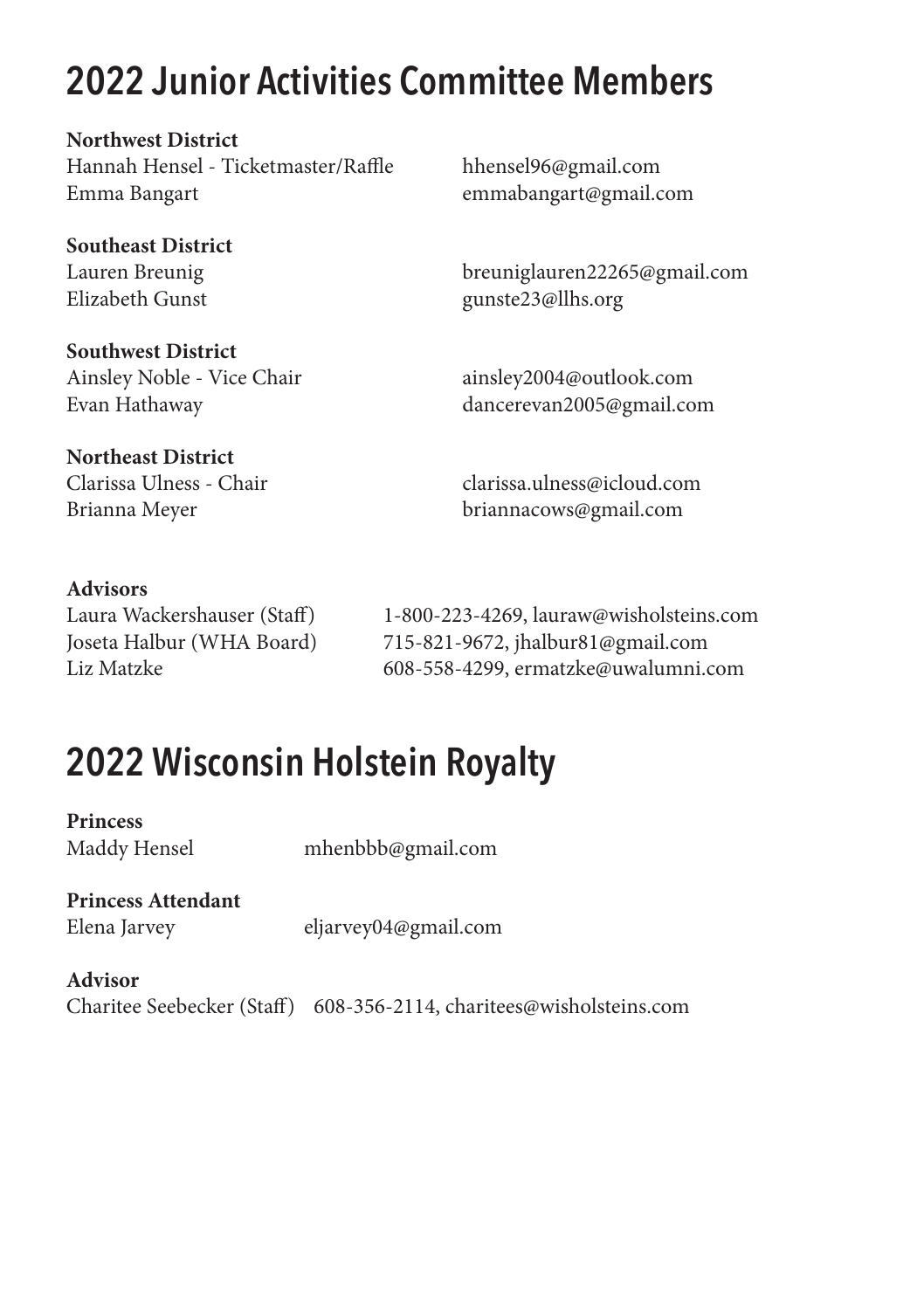

## **Wisconsin Junior Holstein Members and Advisors:**

Welcome to the Junior Holstein Handbook! In the following pages you will find explanations of the many beneficial programs, events, activities and awards that the Wisconsin Junior Holstein Association coordinates or is involved with. The Association would like to make sure that each and every member and advisor is fully aware of the many opportunities that the Junior program has to offer. If there are any questions, please feel free to contact the state office at 1-800-223-44269 or email lauraw@wisholsteins.com. We look forward to your feedback so that we can improve our handbook and association.

Sincerely,

The Junior Activities Committee

#### **Mission Statement**

The Wisconsin Junior Holstein Association is a not-for-profit organization that strives to increase knowledge and provide opportunities to youth by involvement through the Registered Holstein project. The Association strives to positively influence young people by recognizing and congratulating their achievements and accomplishments in the dairy industry.

#### **Membership Dues**

To be a Junior Holstein Association member in good standing, each member must pay state dues. With payment of dues, he/she is allowed to participate in district and state events such as those listed in this handbook. The basic Junior fee is \$20 without the *Wisconsin Holstein News*, and for \$50 you can receive your membership and the *Wisconsin Holstein News* that is published 8 times annually. If memberships are not renewed by June 1 each year, a \$50 late fee will be assessed prior to participation in summer shows and events.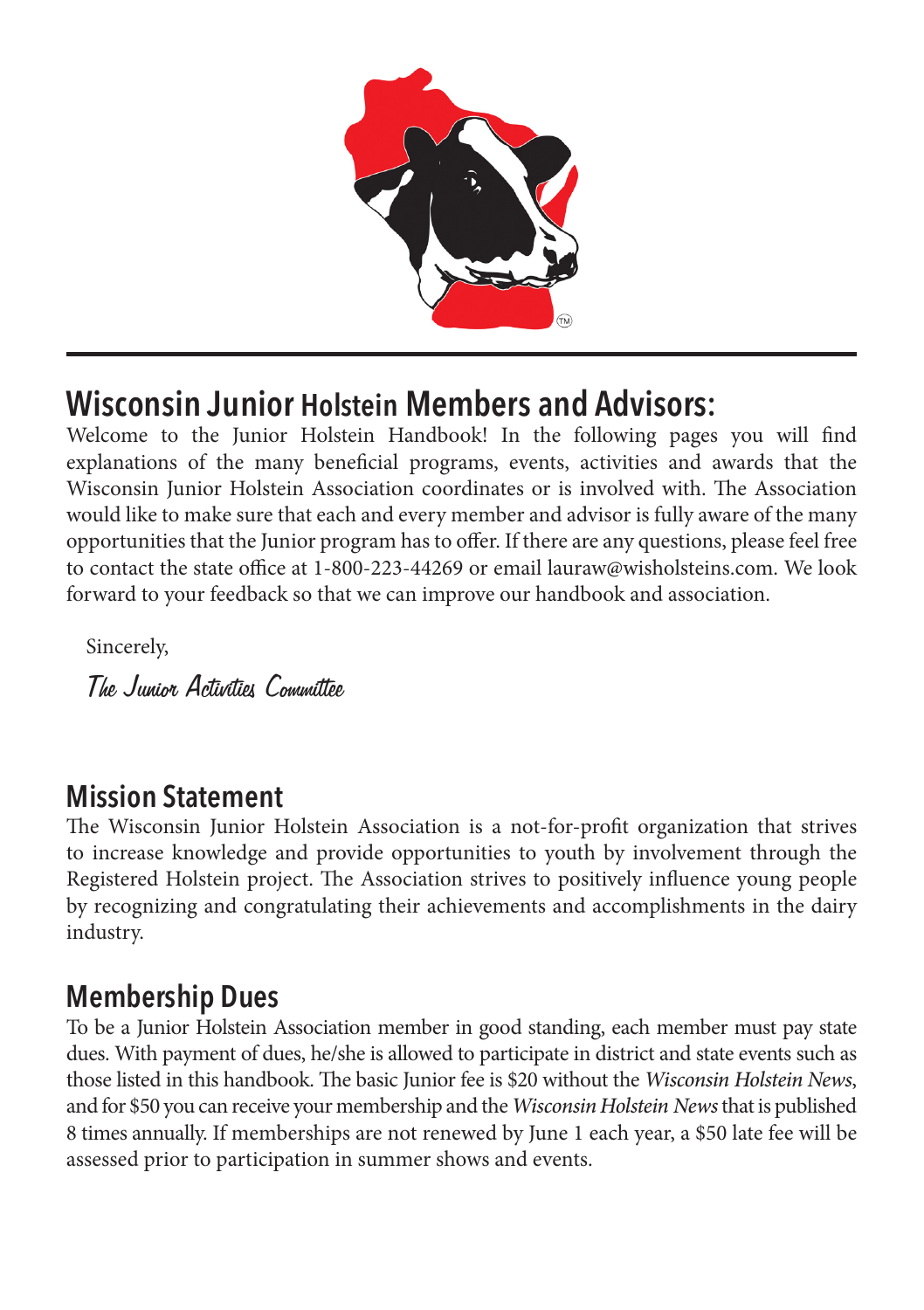#### **Wisconsin Holstein Junior Membership Agreement**

The purpose of this organization is to encourage youth to promote the Registered Holstein industry. The Wisconsin Junior Holstein Association is open to membership for those persons under the age of 21 as of January 1st of the membership year. To be eligible for membership, all applicants must sign this agreement and agree to abide by the rules hereinafter set forth. Failure to honor any of these rules may subject the junior member to immediate revocation of membership status, including the opportunity of participation in WI Holstein Association sanctioned activities and events. *For those members that turn 21 during their last year of junior membership, they may continue to receive junior recognition at Wisconsin Holstein Association shows through the duration of the WI Championship Show if their 21st birthday occurs before said show.*

#### **The following rules shall apply to all junior members:**

- 1. Use or possession of any alcoholic beverage, whether or not in connection with an Association event, is strictly prohibited for anyone under the age of 21. Controlled substances are strictly prohibited to anyone.
- 2. No member shall engage in any behavior prohibited by state statute, local ordinance or Board Policy (which shall include, but is not limited to vandalism, theft, truancy, assault, threats to personal safety or property and flagrant misconduct).
- 3. Members, at all times, shall demonstrate good citizenship and recognize the value of setting and adhering to the highest standards of conduct and performance.
- 4. At all Association sponsored functions, activities and trips, the rules of conduct specified by adult chaperones and advisors shall be observed at all times observed by members.
- 5. All members shall recognize the right of the Wisconsin Holstein Association's Junior Activities Committee, the Board of Directors of the Wisconsin Holstein Association and its staff, adult advisors and chaperones to have the authority to enforce the rules as established and authorized herein. Members and/or their parents/guardian shall accept any financial responsibility for the enforcement of the provisions herein.
- 6. For the purposes of the observance of the rules of membership herein, there is an established Board which shall consist of the WHA Staff, WHA Board of Directors and the WHA Junior Activities Committee. The purpose of this Board shall be to oversee the fair application of the rules of membership and afford the right of due process. A member of this Board must be contacted while the violation is occurring. If they cannot be reached, concrete proof must be provided against the accused. Pictures help but are not concrete proof of violation. If applicable, the accuser must be willing to provide information in support of a claim that a member has violated this policy.

#### *Due process shall be afforded by:*

 Explaining the evidence against the member, giving the member an opportunity to explain his/her version of the facts, thereafter, it is a matter of discretion by the Board whether to have the accuser/ observer summoned and whether to permit cross examination of said individuals. The following procedure is in place if it is determined that a member has violated the alcohol and controlled substance policy:

- 1. 1st warning, written and verbal, with privileges taken away. The severity of the privileges revoked will be decided by the Board mentioned above.
- 2. 2nd offense will be looked at by the WHA Board with membership revocation. *(Junior membership reinstatement may be requested after revocation of membership by meeting with the WHA Board of Directors)*

*A signed copy of this agreement by each junior member will be filed at the WHA office.*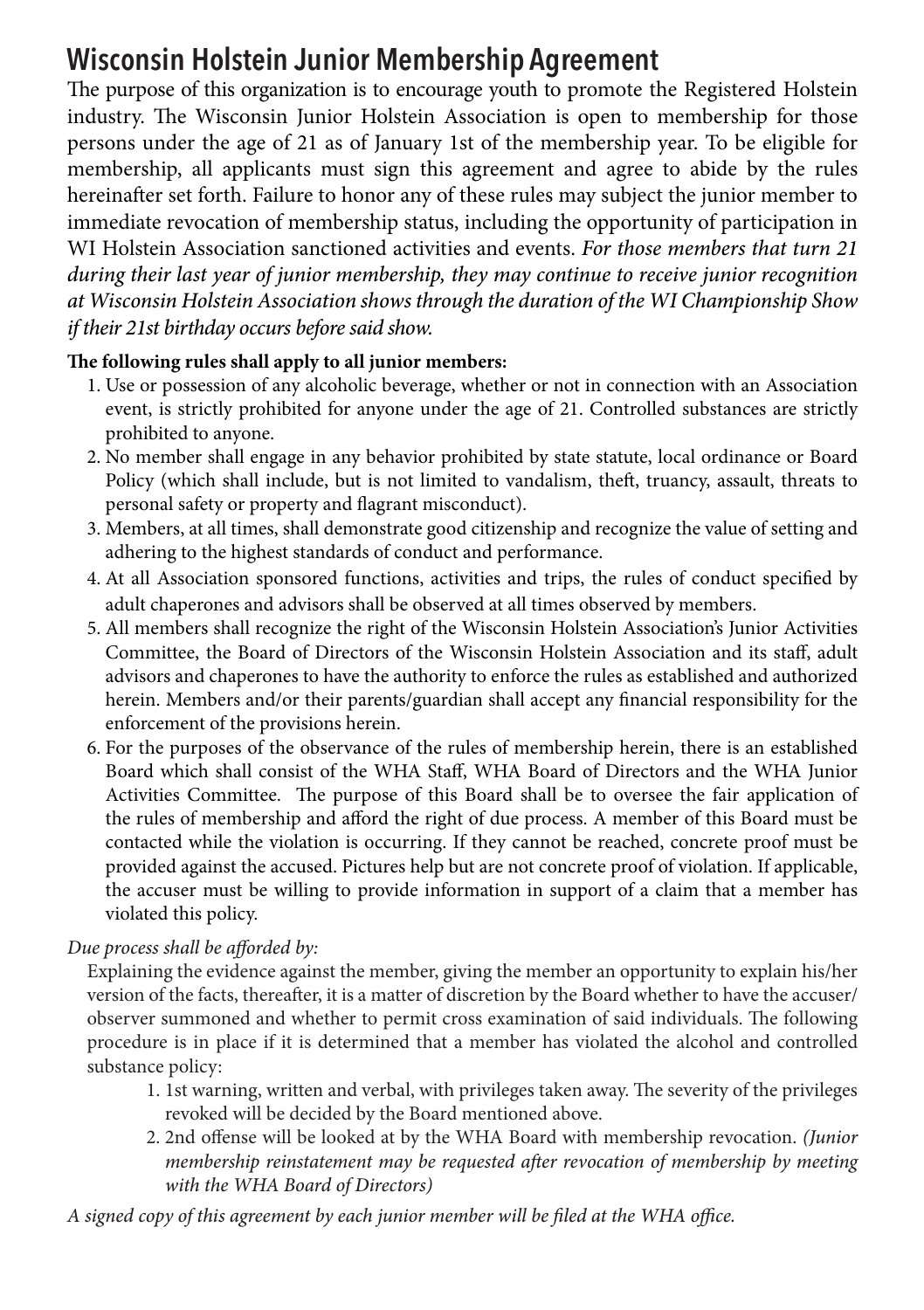## **Junior Events & Activities Cow Camp**

Cow Camp is a fun and educational activity that is geared toward junior members that are age 9-13. It involves an overnight camping experience that includes fun adventures and informative workshops that are related to the dairy industry and is a perfect chance to meet juniors from different counties to create lasting friendships! It is chaperoned by the eight JAC members, Holstein Royalty and WHA office staff. Usually held in May, the location of Cow Camp varies depending on the year. The JACs try to change the location so that more juniors can attend from different areas. Information regarding location and registration can be found in the *Wisconsin Holstein News* and on the web at www.wisholsteins.com.

#### **Clinics**

The Junior Activities Committee members are available to attend county fitting and showing clinics at the request of counties. Please contact the office one month in advance to see if a JAC member can attend your event.

The committee may also host other clinics on a variety of topics during the year. Past clinics include "Ready, Set, Show!" (fitting, washing, showmanship) and "Ready, Set, Judge!" (judging and giving reasons). Information on scheduled clinics can be found on the WHA website.

#### **District Showmanship Contests**

The Wisconsin Holstein JACs will be in contact with all nine district shows to set up a showmanship contest at the show. There will be three age divisions: 12 & Under, Junior (13-16), and Senior (17-20), with age as of January 1, 2022. The JACs will work with district show chairs to set a time that will work at each show, and the JACs will locate a judge for each district showmanship contest. The JAC or a WHA Staff member will be on hand one hour before the scheduled contest time to take registration and check junior membership. All participants must be paid WHA members.

The top three individuals in each age division will be recognized and have the opportunity to participate in the state contest. The 2022 State Showmanship Contest will be held at the Wisconsin Summer Championship Shows following the completion of the Jersey and Red & White breed shows. The location will be the Alliant Energy Center in Madison, Wis.

## **Wisconsin Championship Show**

The Championship Show is scheduled for Friday, August 26, and will be held at the New Holland Pavilions at the Alliant Energy Center in Madison, Wis. First and second place juniors in each class are recognized with Junior All-Wisconsin and Reserve Junior All-Wisconsin honors.

#### **Junior All-Wisconsin Judging Contest (held at the WI Championship Show)**

During the Championship Show the JACs organize a dairy judging contest. All juniors have a chance to participate as an individual or on a county team. There is a junior (age 14 and under) and senior division (age 15-21). The winners in each contest receive awards.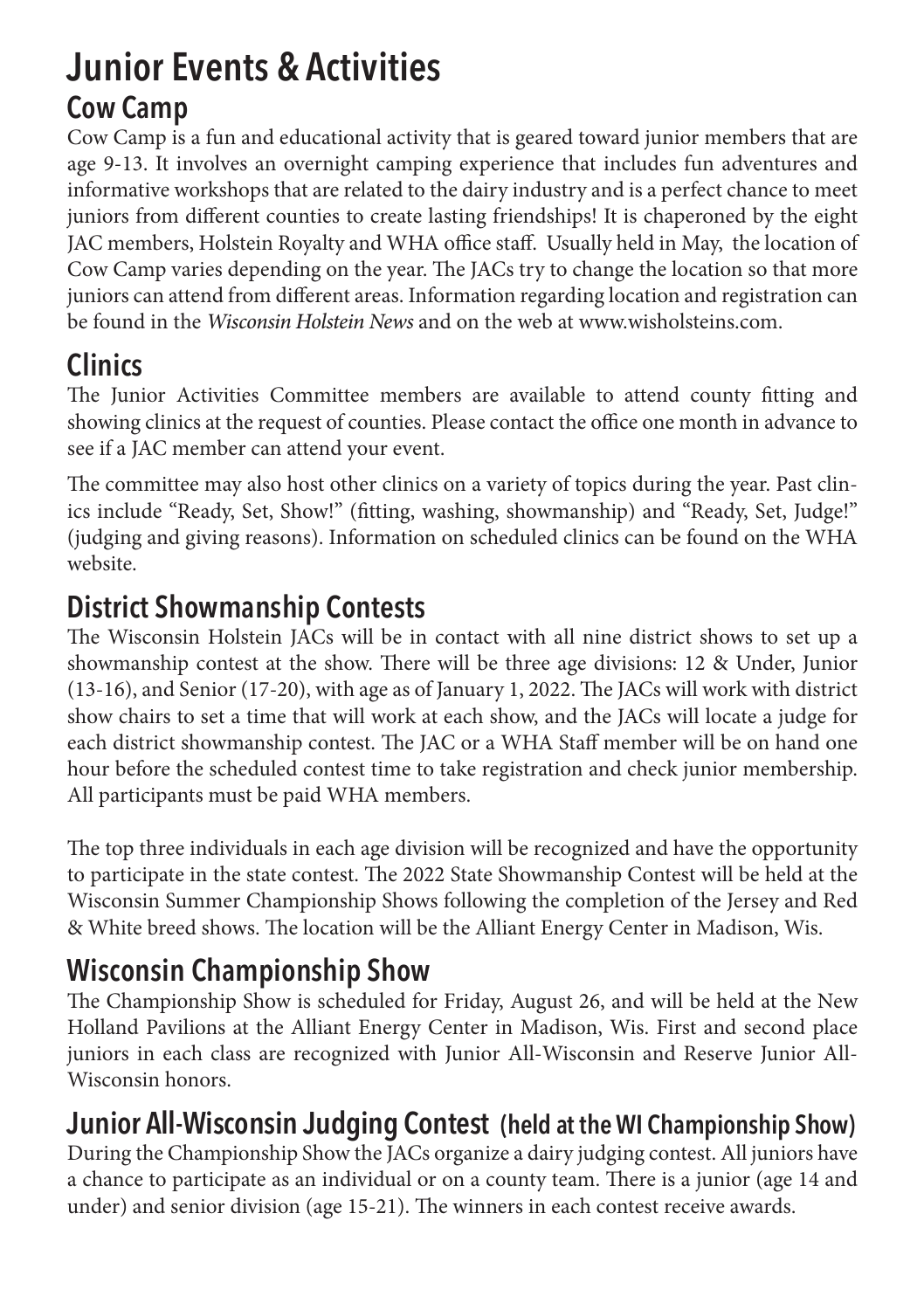# **Junior Holstein Convention Contests & Activities**

There are numerous contests held at the Junior Convention available to all juniors. Following is a list of the contests available. Some of the contests require the juniors to bring items to the convention (advertising, arts and crafts, photography etc.).

Age divisions are as of January 1 and are broken down as follows (unless otherwise noted in each category):

- Junior: 15 & Under - Senior: 16-20

Each contest and age division will have a people's choice winner, and qualified judges will place each contest.

*All contest items must be produced by the junior member(s) and be a project from that calendar year. Items must be checked-in by the designated time on the first day of the convention.*

#### **Advertising Contest**

The ad contest encourages junior members to promote their cattle and gain experience in advertising and marketing skills. There are discounted rates offered by the *Wisconsin Holstein News* to junior members to encourage the advertising of their project animals or dairy project teams (dairy bowl, judging, etc.). This cannot be a general farm ad or an ad relating to a dispersal. More than one ad may be entered. Juniors may also enter an ad that is an original work that has not been published in the *News*. An advertisement can only be entered for the year it is created. Ads do not need to be framed or mounted, this is strictly up to the individual entering the ad.

The Advertising Contest will be divided into two divisions:

1. Amateur: Ads solely designed and produced by the junior member

2. Professionally Assisted: Ads professionally designed or assisted with

#### **Arts & Crafts**

Youth are encouraged to enter a drawing or painting or craft item, but the piece must relate to the Holstein industry. A person may submit more than one entry, but may only place twice in this category. The Junior Holstein Association is not responsible for the art or craft item; it must be insured by the individual.

#### **Photography Contest**

Youth are encouraged to enter their photography in three different categories: **Places/Farm Scenes, People, and Animals**. PLEASE NOTE, if the youth is entering the photo, they should NOT be in the photo (people category).

• Farm scenes should focus on scenic or pictorial entries where the focus is on buildings, landscapes or a farm sign.

•In the farm people category, the focus should be on people, and may include close-ups, groups, or people in action.

• Farm animal photos should focus on a farm animal and may also include a person or group of people.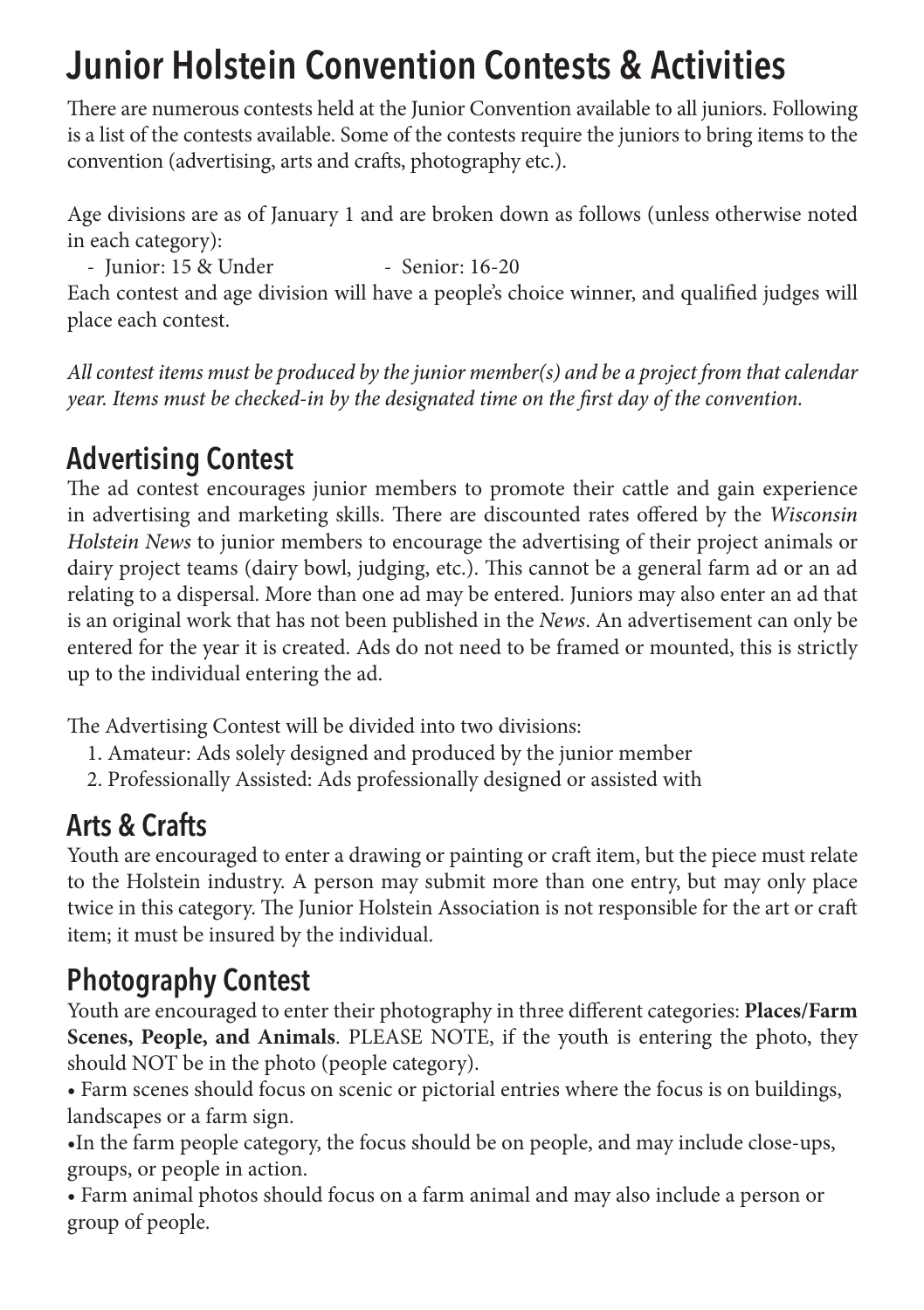Photos must be 5x7 in either black and white or color. Any junior can enter up to two photos in each category. Photos must be original work done by the junior member - any photos from outside sources (i.e. the internet) or taken by other family members will be disqualified.

#### **Folding Display Contest**

The theme of folding displays must be dairy related. Display should be no larger than 3 ft. x 4 ft. and must be able to stand by itself. There will be three age divisions: Junior (9-13), Intermediate (14-17) and Senior (18-20), with age as of January 1. It is the responsibility of each entrant to pick up their entry on the final day of convention. A folding display may only be entered one year and should be the created by the junior member.

*The scorecard for folding display is:*

| Content         | 30 points |
|-----------------|-----------|
| Organization    | 30 points |
| <b>Neatness</b> | 25 points |
| Originality     | 15 poitns |

#### **Dairy Jeopardy**

This contest is split into three age divisions: Junior (9-13), Intermediate (14-17), and Senior (18-20), with age as of January 1 of the year competing. This competition is an individual contest based on the TV version, but questions are related to the Registered Holstein and dairy industry. A complete set of rules is available from the office or on the WHA website. Entries are due November 15, 2022 and are only considered an on-time entry if the fee is submitted at that time. The top individual in each age division will have the opportunity to compete at the 2023 National Holstein Convention.

#### **Prepared Speaking Contest**

Youth wishing to participate in the prepared speaking contest should enter by November 15, 2022. Age division breakdowns are as follows:

Junior: 9 to 13 years old as of January 1 in the year competing Intermediate: 14 to 17 years old as of January 1 in the year competing Senior: 18 to 21 years old as of January 1 in the year competing

Contestants may choose any subject pertaining to Holstein cattle and the Holstein industry. For subject matter, we wish to encourage exploration and understanding of any and all entities of the dairy industries, emphasizing the Holstein's role. Current policies, affairs and trends in the industry are suitable topics.

Time limits for age divisions are as follows: Senior Division - each presentation should be a minimum of eight minutes and a maximum of ten minutes; Intermediate Division each speech shall be a minimum of six minutes and a maximum of eight minutes; Junior Division - each speech shall be a minimum of three minutes and a maximum of five minutes.

Each contestant will be allowed five minutes in which the judging committee will ask questions relating to his or her speech. Deductions will be made from the score of each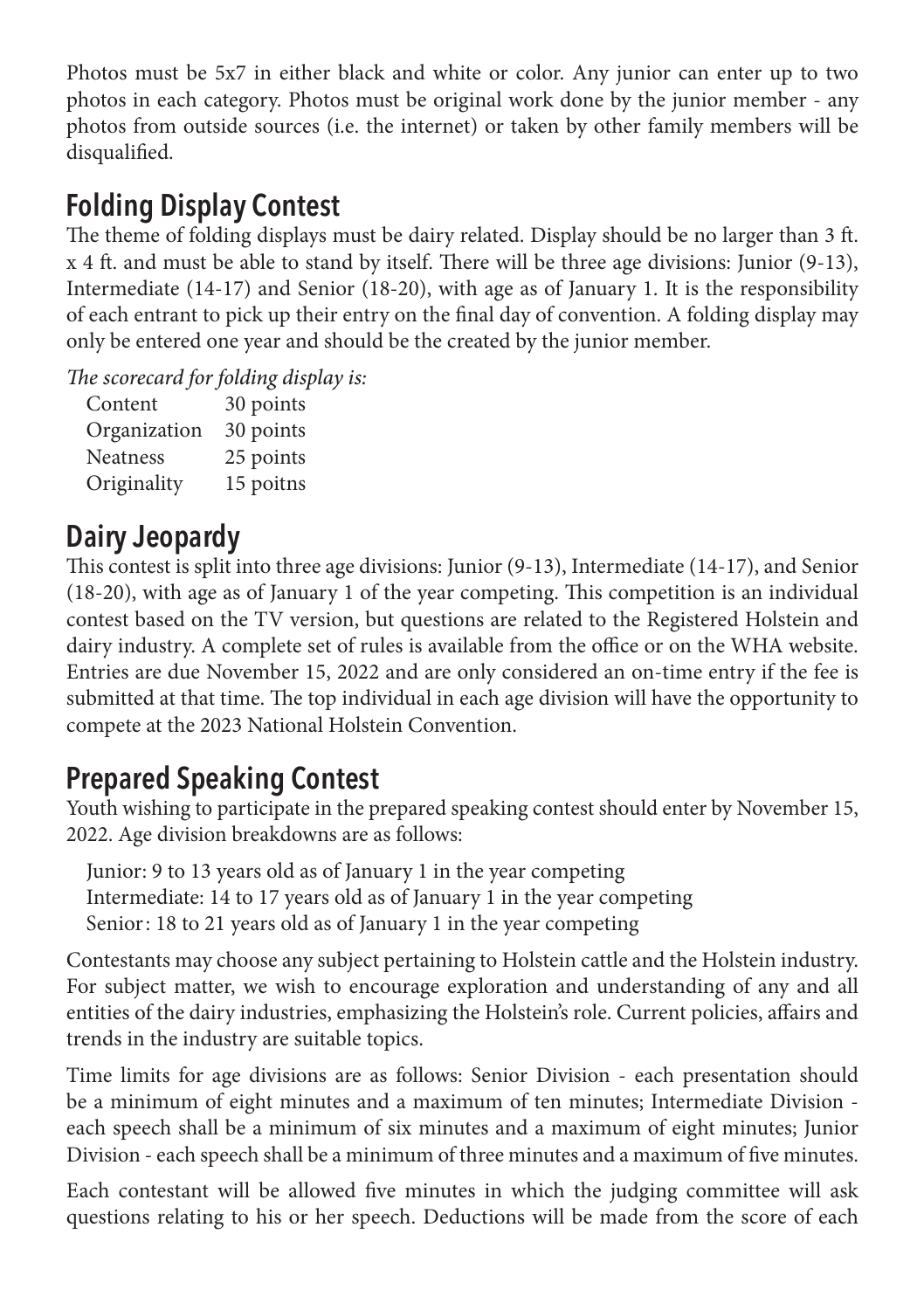judge for speeches that are under the time limit or over the time limit in length.

A contestant will be permitted to use notes while speaking, but deductions in scoring may be made for this practice if it detracts from the effectiveness of the presentation. Senior division competitors will be allowed to use visual aids including posters, display boards, PowerPoint, etc. Contestants will be given a 2 minute time frame to set up audio visual needs. No visual aids will be allowed in the Junior and Intermediate divisions of this contest - this includes posters and costumes.

| Scoring                |       |
|------------------------|-------|
| Content                | 30    |
| Composition            | 25    |
| Delivery               | 20    |
| Response to Questions  | 25    |
| <b>Time Deductions</b> | $-20$ |

For a complete set of rules, contact the WHA office or visit www.wisholsteins.com.

#### **Dairy Bowl**

The dairy bowl contest is where teams of four members compete against each other and are quizzed on Holstein and general dairy industry knowledge. There is no limit to the number of county teams in each division as long as the teams are full 4-person teams. Rookie team members may not have reached their 11th birthday by January 1 of the year competing, Junior team members may not have reached their 16th birthdays, and Senior team members their 21st birthday. A complete set of rules is available from on the WHA website. The winning teams in the Junior and Senior divisions will represent Wisconsin at the National Holstein Convention contest.

#### **Bell-R-Ring**

The Bell-R-Ring contest is held during county roll call on the first day of convention. The award is given to the county that portrays the most enthusiasm and originality.

#### **Premier County**

The Premier County contest replaces the previous Spirit Award. Counties earn points throughout the year by participating in contests, completing award forms and helping JACs at events. There will be opportunities to earn bonus points through social media contests and in the Activity Room at Junior Convention.

#### **Ticketmaster Rewards**

Earn tickets at WHA junior events for the chance to win prizes! The more tickets you earn, the greater the chance to win. Tickets will be given to youth that volunteer and show good sportsmanship at WHA events through the year.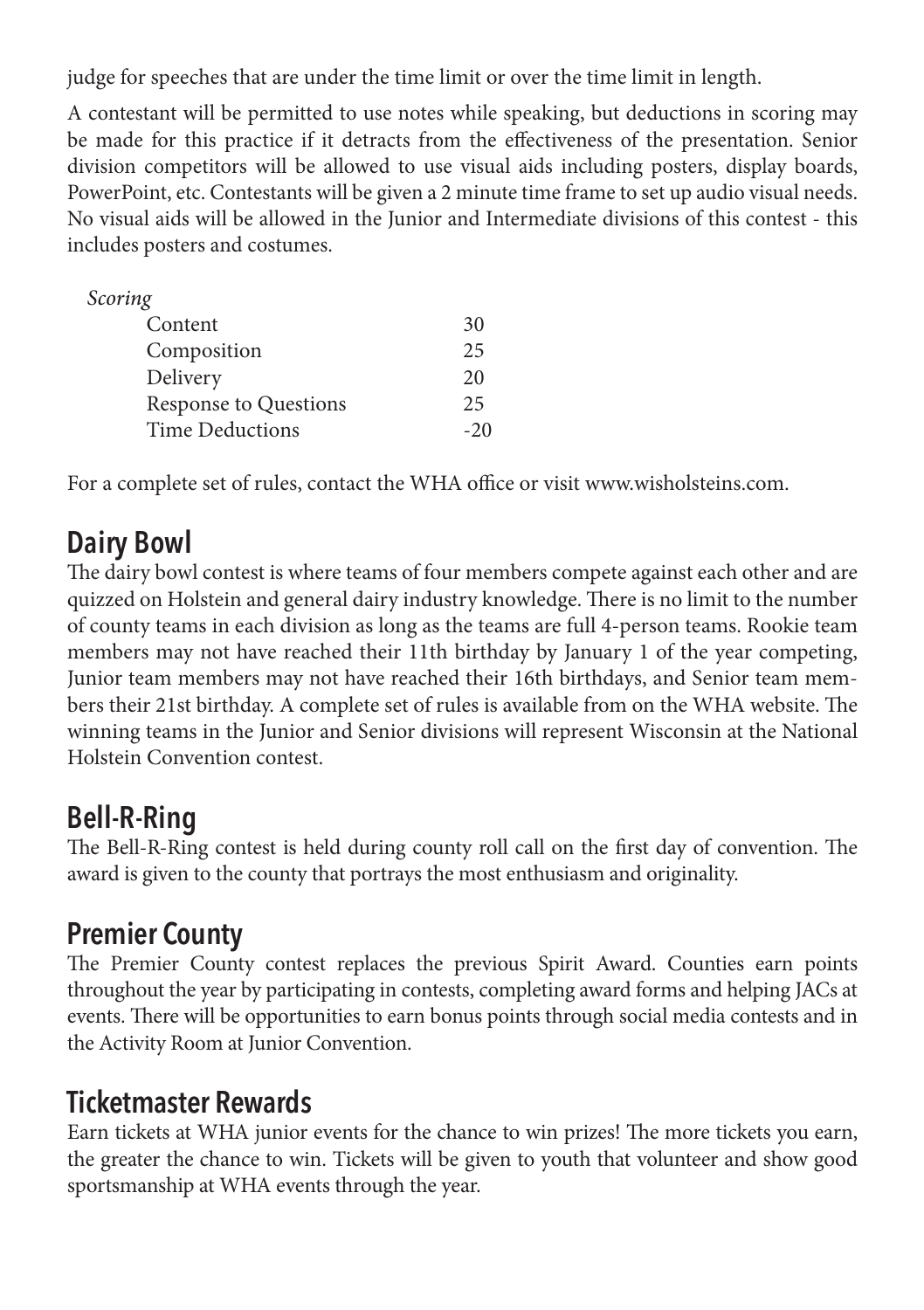## **Awards Offered by Junior Holstein Junior Progressive Breeder Award**

The Junior Progressive Breeder award is given to junior members that have bred and owned cows that meet certain criteria. The criteria are a combination of production records and current classification score. The applicant must not have passed their 21st birthday by January 1 of the year of application. Members that turned 21 during that project year are still eligible to submit applications for the upcoming junior convention. The breeder (applicant) must be a junior member of the state association by August 15 of the year in which this award was submitted. Junior members may submit as many animals that qualify for this award. Only the latest completed 305d production records and current classification score will be considered. Requirements for score and production records can be found on the award form. Applicants must submit a copy of the animal's registry certificate with the classification posted on (or pedigree with current owner and classification) and an official test sheet or lifetime card. *Entries are due November 15.* Awards will be presented at the annual Junior Convention.

#### **Long Range Production**

Recognition is given for over 100,000 lbs., 150,000 lbs., and the top award of over 200,000 lbs. of milk lifetime. Awards to be designated by the Junior Activities Committee. A junior member is limited to four (4) animals total in one project year. A copy of Supervised, Official testing sheets must be submitted. The awards will be given to animals of 87% or above Registered Holstein Ancestory. The applicant must not have passed their 21st birthday as of January 1. Members that turned 21 during that project year are still eligible to submit applications for the upcoming junior convention. Applicant must be a junior member of the state association by August 15 of the year in which the application is submitted. Animal(s) in co-ownership must be owned by junior members only (no adults). See the entry form for additional details. Awards will be presented at the annual Junior Convention. *All entries must be submitted by November 15.* 

#### **Junior Farm Tour Award**

Youth receive this award to be recognized for their development and management of their future in the Holstein industry, as reported in the application. Applicant must be 16 years of age and not have reached their 21st birthday by January 1 of the year the Farm Tour is to be taken. Applicant must be a member of the state Junior Holstein Association by August 15th of the year applying for the award to be eligible. Applicants may go on the Farm Tour Award trip more than once during their Junior Holstein membership, however consideration will be given first to those that have never attended. The Farm Tour Award includes a two-day trip that will be taken in the spring to a designated area of the state. *Forms are due November 15 to the WHA Office* and winners are recognized at Junior Convention.

#### **Wisconsin Holstein Youth (WHY) Friend Award**

Each county can submit an application by November 15 that nominates an adult to be recognized as an outstanding leader. There are two divisions: Under 5 years of leadership and 6 Years & Over of leadership. The WHY Friend is announced at the Junior Convention.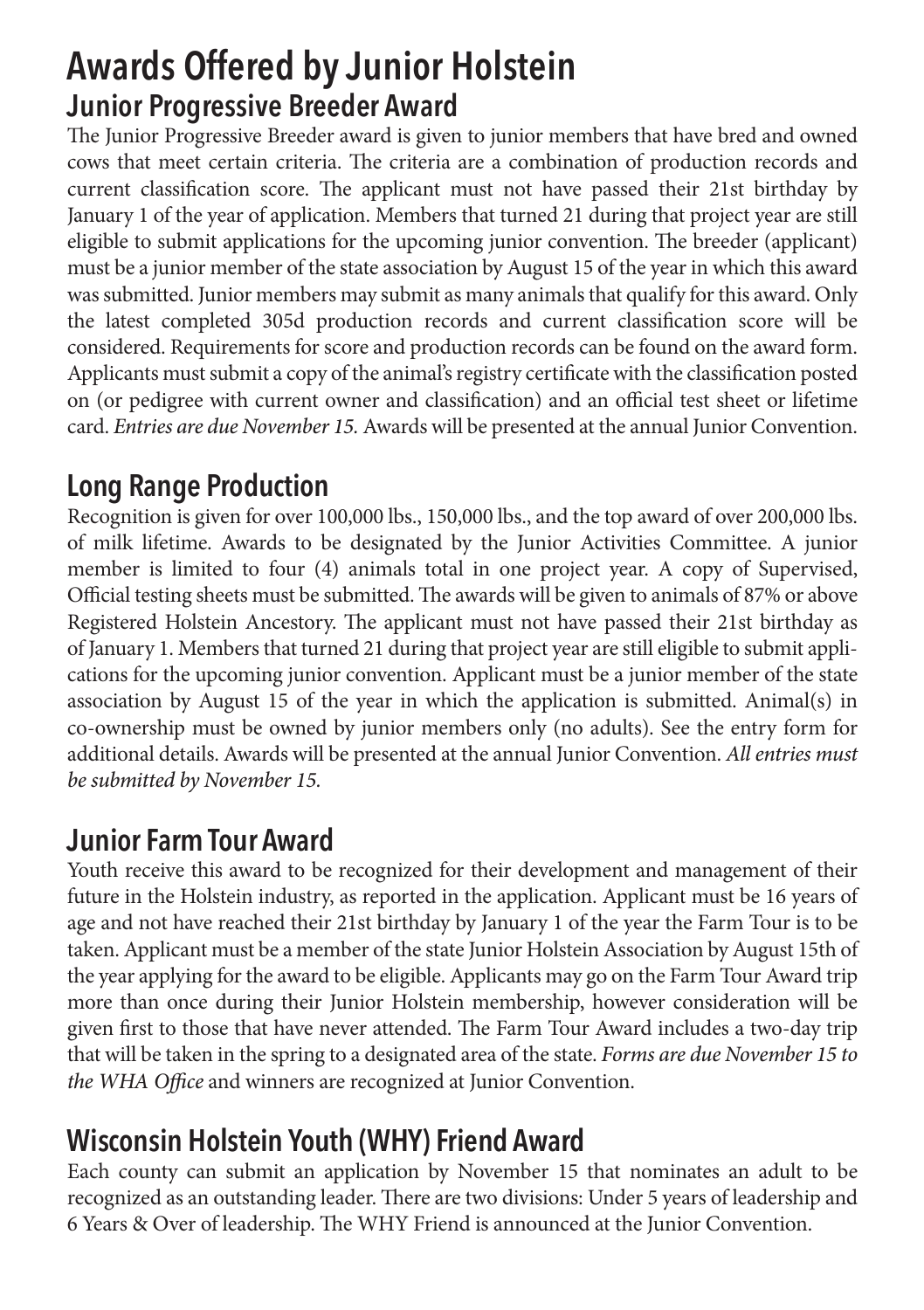#### **Wisconsin Holstein Youth (WHY) Leadership Merit Award**

The WHY Leadership Merit Award recognizes Holstein youth who have shown outstanding leadership and active involvement at the county and local level. These individuals have worked alongside adult leaders to perform tasks that make our association stronger. They not only strive hard for their own achievement but also work well with others as cheerleaders for group success and learning for all. County/District adult leaders are encouraged to nominate up to two youth ages 14-21 for the Leadership Merit Award per year. Merit Award winners will be recognized at the Junior Convention.

#### **Wisconsin Holstein Royalty**

To be eligible to run for Holstein Royalty, it is necessary to fill out a short application by the designated deadline. All Royalty candidates will have personal interviews at convention and are asked impromptu questions at the Princess Luncheon. Candidates are also required to compete in the senior division of the speaking contest. The Royalty and Attendant are announced at the banquet during Junior Convention.

#### **12 & Under Member Recognition**

Entries for the Wisconsin Holstein 12 & Under Member Recognition award are open to any junior member of the Wisconsin Holstein Association who has been enrolled in dairy project work with Holsteins. Applicant must not have reached his or her 13th birthday in this project year and must be a junior member of the state association by August 15 of the year in which the application is made. For more information and scoring breakdown, see the complete application form. *Applications must be submitted to the Wisconsin Holstein office by the date on the application form.*

#### **Young Distinguished Junior Member**

The YDJM award is intended for younger members that are beginning to become successful in their dairy project. The winning members are recognized at the Junior Convention. Any junior member of the Wisconsin Holstein Association and Holstein Association USA who has been enrolled in dairy project work with Holsteins is eligible to compete in this contest. Applicant must be a junior member of the state association by August 15 of the year in which the application is made. Applicant must not have reached his or her 17th birthday by January 1 of the award year. For more information, see the complete application form. *Applications must be submitted to the Wisconsin Holstein office by the date on the application form.*

YDJM judges will select four National YDJM Representatives from those that completed the expanded award form for national consideration, and those individuals will be asked to submit applications for the national YDJM award.

#### **Distinguished Junior Member**

Any junior member of the Wisconsin Holstein Association and Holstein Association USA who has been enrolled in dairy project work with Holsteins, is eligible to compete in this contest. Eligible applicants include any youth successfully completing project work with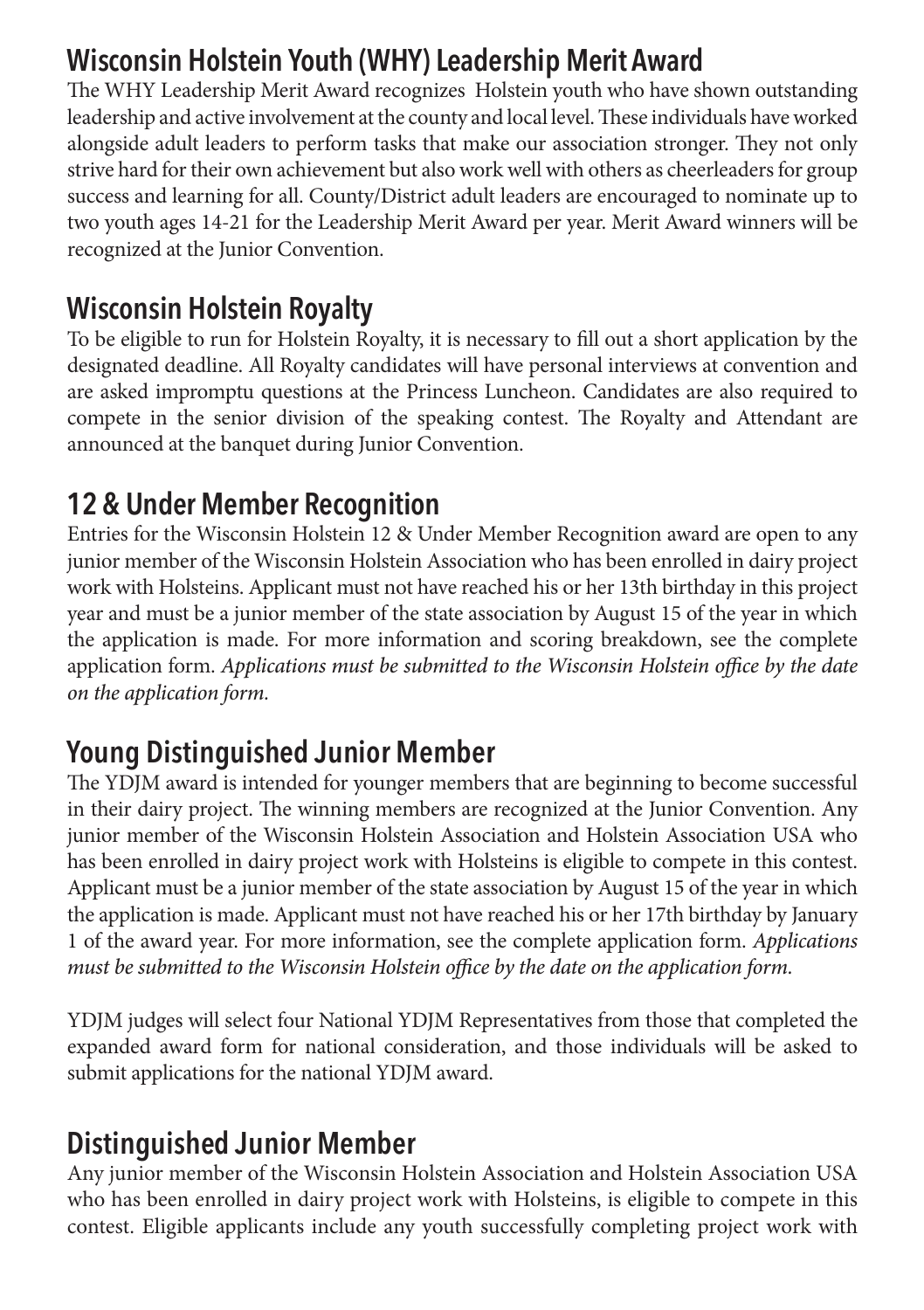Registered Holsteins and who are a WHA Junior member in good standing. Applicants for WI DJM honorees may *not* have reached their 21st birthday in the year of application. Applicant must be a junior member of state and national associations by August 15th of the year in which the application is made. For more information, see the complete application form. *Applications must be submitted to the Wisconsin Holstein office by the date on the application form.*

National DJM Representatives will be determined by cummulative scores of written application and in-person interview. DJM judges will determine applicants eligible for an interview at Junior Convention. Those receiving a DJM award and in their last year of eligibility for National awards are given an automatic interview.

#### **Outstanding Holstein Boy and Girl**

The Outstanding Boy and Girl are chosen at the Junior Convention from the top scoring DJM candidates with an interview. The interview allows the applicant the opportunity to further explain his/her involvement in clubs/organizations, home farm, and to express his/ her personal views. The questions are geared toward the individual applicant.

## **Caucus & Junior Activities Committee (JAC) Elections**

The Junior Caucus meetings encourage brainstorming at Junior Convention to discuss upcoming events and any changes that would be beneficial to the Junior Association. This is where any junior member can bring their ideas and thoughts to be heard by the JACs from their district. At each caucus, two JAC nominees are selected to represent the district at the annual junior meeting held the last morning of Junior Convention. Each district has two JAC representatives on the committee; one serving his/her first-year term and one serving his/her second-year term. One new JAC representitive for each district is elected each year.

#### **Junior Activities Committee**

The purpose of the Junior Activities Committee is to represent junior members and advisors from various areas of Wisconsin. The committee members are given the opportunity and encouraged to contribute ideas for improvement of junior programs. These suggestions are presented before the entire Junior Activities Committee and voted upon. To be elected one must be a junior member in good standing with the Junior Association. The term is two years long and consists of four members serving their second term and four members serving their first term.

The Chairperson, Vice Chair, Ticketmaster/Raffle chair, and Secretary are elected from the four members serving their second term. These positions are elected by the previous JAC and the four newly elected JAC members. Juniors that wish to run for the JAC need to be nominated at their district caucus held at the Junior Convention. Juniors elected to be on the Junior Activities Committee can turn 21 in their second year on the committee, but are expected to sign a separate conduct agreement.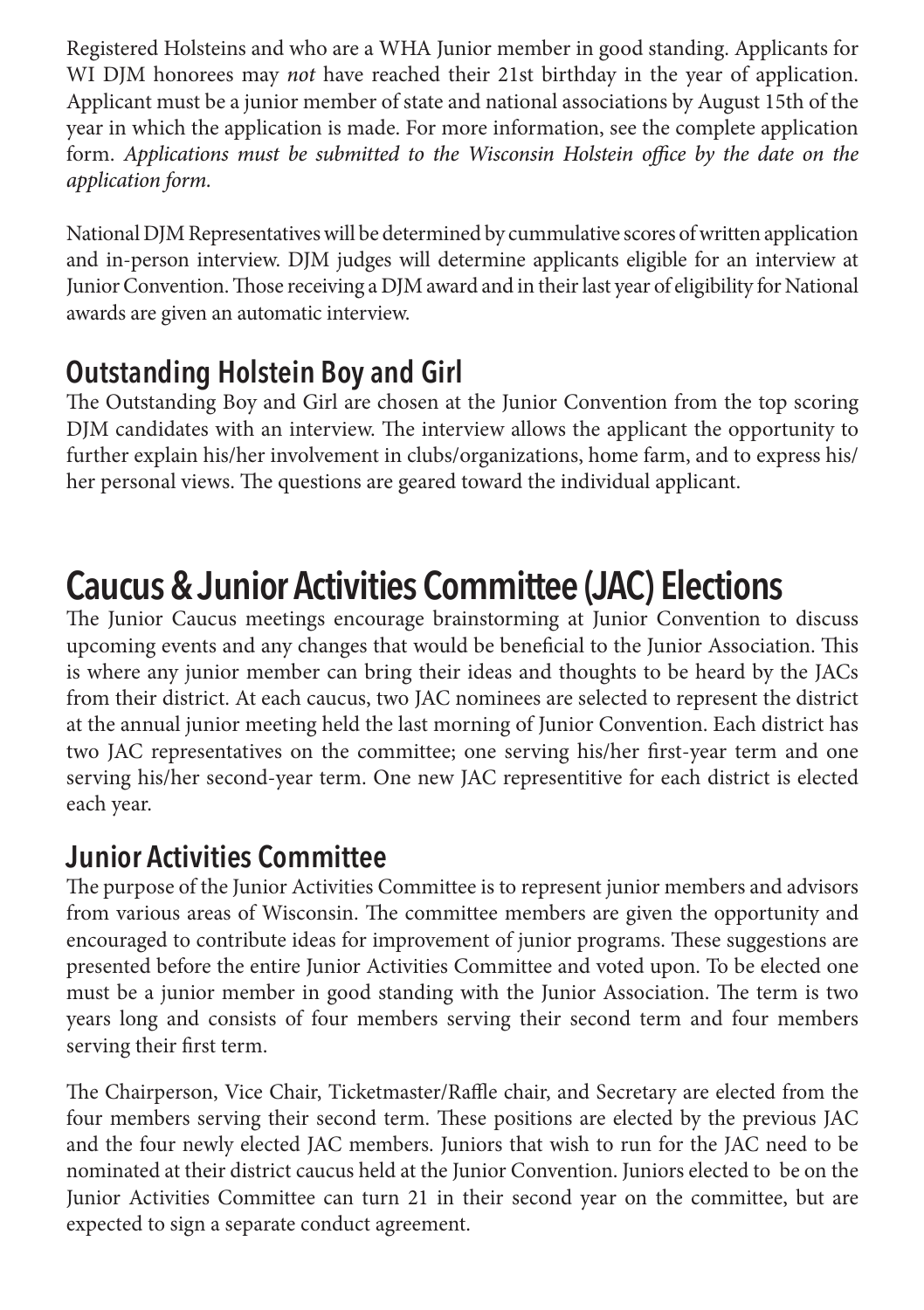#### **The JAC election procedure is as follows:**

- 1. At each district caucus, nominations are taken and juniors must be nominated by a member of that district. A nomination speech is not required.
- 2. Each county votes for two candidates in each caucus, by weighted ballots.
- 3. The nominee is given up to ninety seconds to speak. Only two candidates from each district will be allowed to proceed on to the Annual Business Meeting election. A ballot vote will be taken if more than two candidates are nominated. Votes are done by county, not individually. A ballot is established by the number of members in a county divided by 5. The divided total equals the amount of votes a county has.
- 4. At the business meeting, the candidate is again allowed 90 seconds to speak on their own behalf. Each candidate will be introduced by the JAC Chair conducting the Business Meeting.
- 5. The candidate is then asked three impromptu questions by second year JACs.
- 6. A ballot vote of the delegation is taken. Votes are weighted based on membership per county. The nominee receiving the most votes in each district will be a new member of the JAC Committee.

The Junior Activities Committee has the following responsibilities:

- a. To promote, develop and coordinate educational programs for junior members.
- b. To promote fellowship and enthusiasm among junior members.
- c. Develop junior members' leadership skills.
- d. Communicate programs and new ideas to junior members.
- e. Recognize junior members' accomplishments.
- f. Give insight and direction to the Board of Directors on junior activities.

#### **Junior Activities Committee Roles & Duties - Chairperson**

The Chair of the JAC is the designated leader of the group, responsible for conducting each meeting and coordinating events within the team. The chair serves as a liason between the JACs and office staff. The elected chairperson of the JAC should have good organizational and leadership skills and be the driving force that ensures the success of the committee.

#### **Roles & Duties - Vice Chairperson**

The Vice Chair of the JAC will execute the responsibilities of the Chair when the Chair is unavailable. In addition, the Vice Chair should work with the Chair to ensure the success of the committee by making sure deadlines are met and projects/events executed to the fullest of the committee's abilities.

#### **Roles & Duties - Secretary**

The Secretary of the JAC will record all minutes of the JAC meetings. They should plan to submit completed minutes to the entire committee and advisors no later than two weeks following the meeting. The Secretary will oversee all correspondence of the committee and document annual activities.